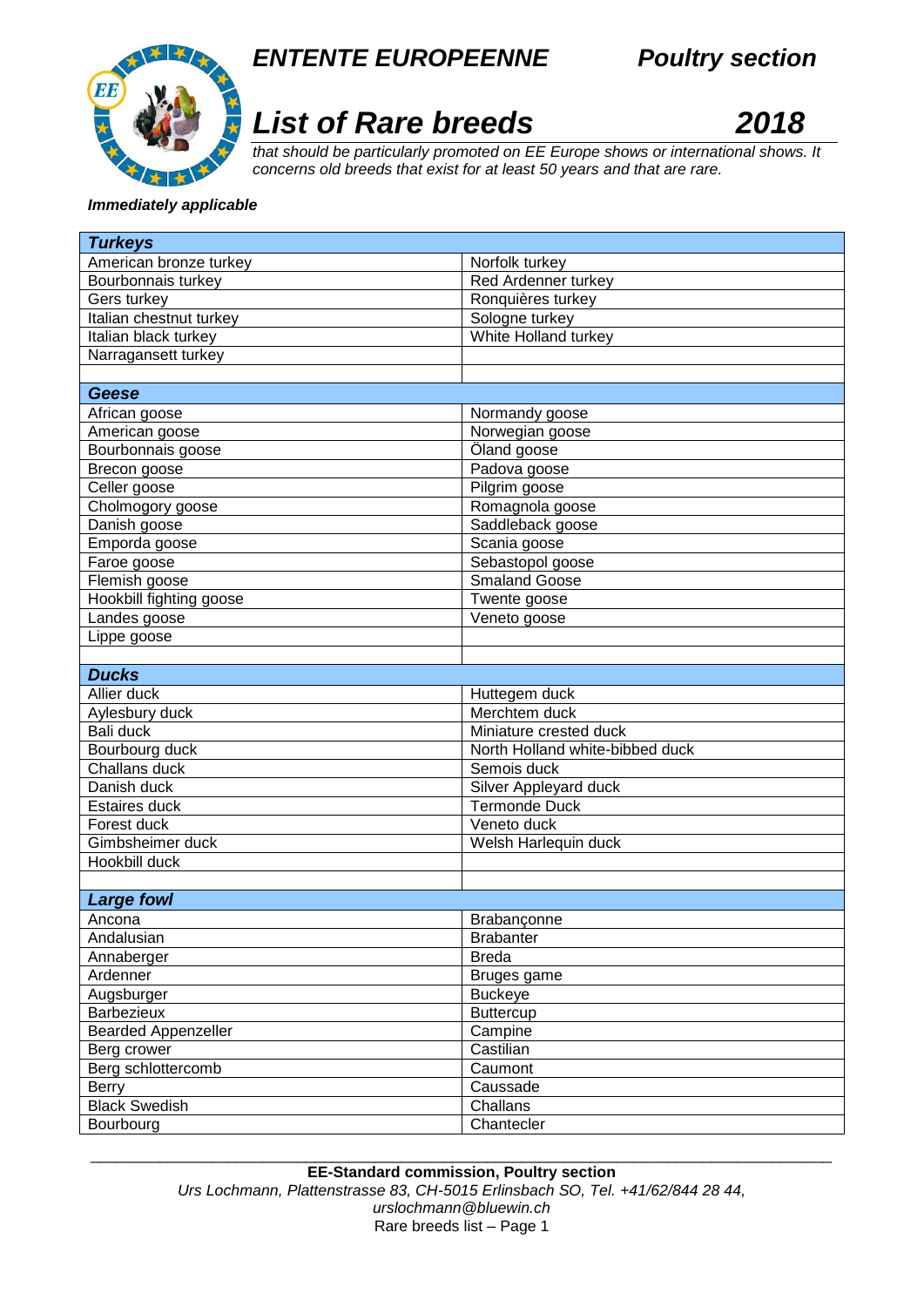| Charollaise             | Norwegian                 |
|-------------------------|---------------------------|
| Contres                 | Old English pheasant fowl |
| Cotentine               | Onagadori                 |
| Croad Langshan          | Orava                     |
| Cubalaya                | Orloff                    |
| Czech fowl              | Oxford game               |
| Danish fowl             | Pavilly                   |
| Danish Lutter fowl      | Pavlov                    |
| Delaware                | Poland                    |
| Denizli crower          | Penedesenca               |
| Dorking                 | Phenix                    |
| Dumpy                   | Piedmont                  |
| Dutch owlbeard          | Polish greenleg           |
| English Leghorn         | Polverara                 |
| <b>Estaires</b>         | Prat                      |
| Famenne                 | Ramelsloher               |
| Flemish cuckoo          | Redcap                    |
| Forez naked neck        | Rennes cuckoo             |
| French cuckoo           | Rumpless Ardenner         |
| Gasconne                | <b>Rumpless Drenthe</b>   |
| Gâtinaise               | Rumpless fowl             |
| Gauloise                | Satsumadori               |
| Géline de Touraine      | Saxony                    |
| Gournay                 | Scots Grey                |
| Groningen               | Scottish dumpy            |
| Hergnies                | Shokoku                   |
| Herve                   | Sicilian                  |
| Hesbaye                 | Small North-French game   |
| Ixworth                 | Spanish                   |
| Izegem cuckoo           | Spanish game              |
|                         |                           |
|                         |                           |
| Janzé                   | Sultan                    |
| Jitokko                 | Sumavanka                 |
| Koeyoshi                | Sundaic game              |
| Kosovo longcrower       | Swiss fowl                |
| Landaise                | Tirlemont game            |
| Large North-French game | Tomaru                    |
| Le Mans                 | Totenko                   |
| Le Merlerault           | <b>Turkeyhead Malines</b> |
| Legbar                  | Tuzo                      |
| Liège game              | Utrerana                  |
| <b>Mantes</b>           | Valdarno                  |
| Marsh Daisy             | Vietnamese game           |
| Minohiki                | Yakido                    |
| Minorka                 | Yamato Gunkei             |
| Norfolk Grey            | Zottegem                  |
| North Holland           |                           |
|                         |                           |
| <b>Bantams</b>          |                           |
| Ancona bantam           | Chibi                     |
| Andalusian bantam       | Danish bantam             |
| Ardenner bantam         | Danish Lutter bantam      |
| Assendelfter bantam     | Dorking bantam            |
| <b>Bassette</b>         | Dutch owlbeard bantam     |
| Belgian bantam          | Everberg bearded bantam   |
| Berg crower bantam      | Famenne bantam            |
| Brabançonne bantam      | German cuckoo bantam      |
| Brabanter bantam        | Groningen bantam          |
| Breda bantam            | Herve bantam              |
| Bruges game bantam      | Houdan bantam             |

**EE-Standard commission, Poultry section** *Urs Lochmann, Plattenstrasse 83, CH-5015 Erlinsbach SO, Tel. +41/62/844 28 44, urslochmann@bluewin.ch*  Rare breeds list – Page 2